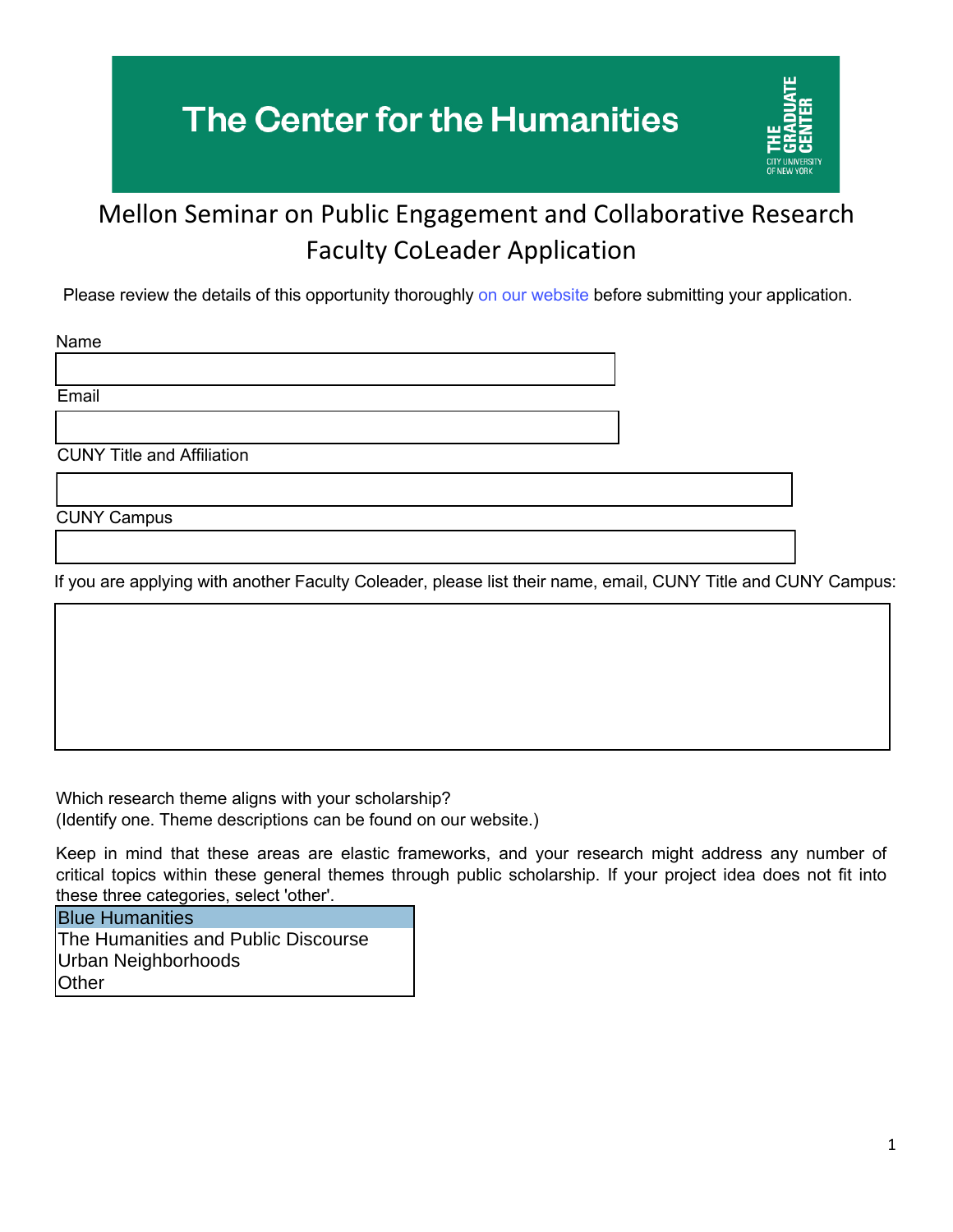1. Describe the idea for your public humanities project. What are its goals and primary modes of engagement? How is your proposed project collaborative and interdisciplinary? (We expect that project visions will change and shift throughout the course of the initiative. (3000 character limit)

*If you cut and paste your responses, we recommending using 10 pt font for all answers.*

2. What kind of community partners do you envision working with? This can be specific groups/organizations or a general type of organization. (1000 character limit)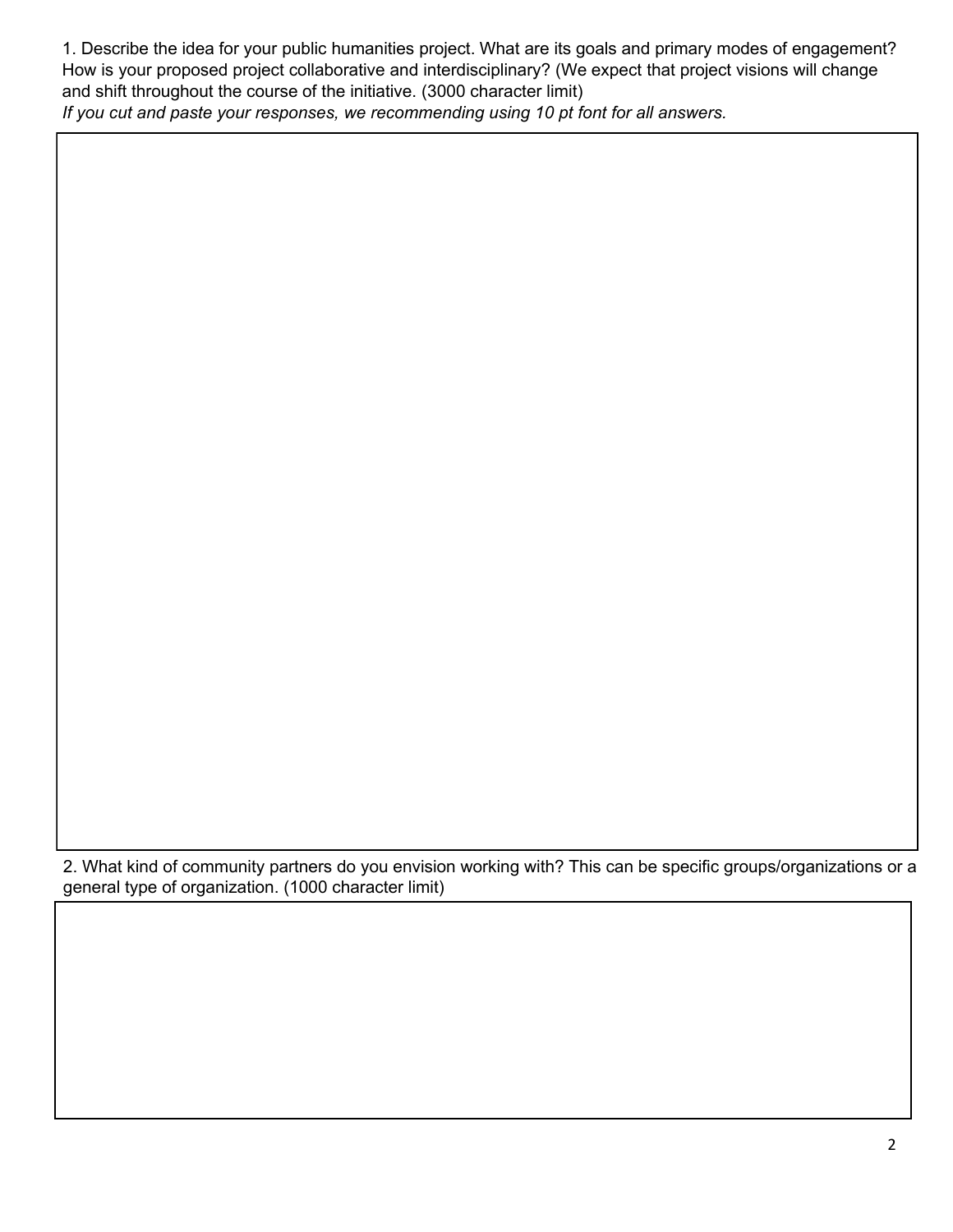3. Have you worked in collaborative projects before? Describe the setting and goals of the collaboration. How were roles distributed? How did you ensure equity among collaborators? (2500 character limit)

4. Do you have previous experience with public humanities methodology and practice? If so, please describe. (3000 character limit)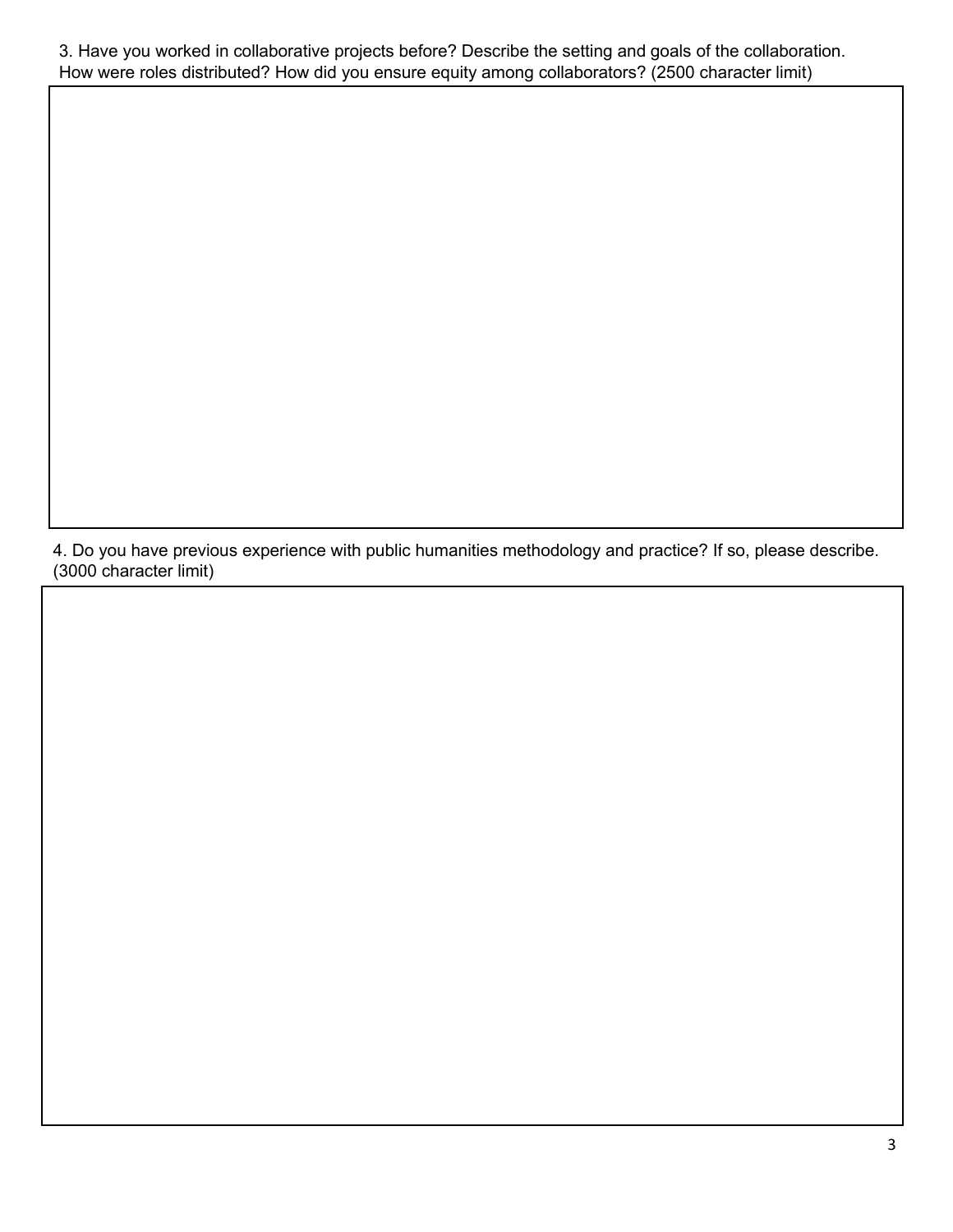. How will your project further research on the theme you have selected? (2000 character limit)